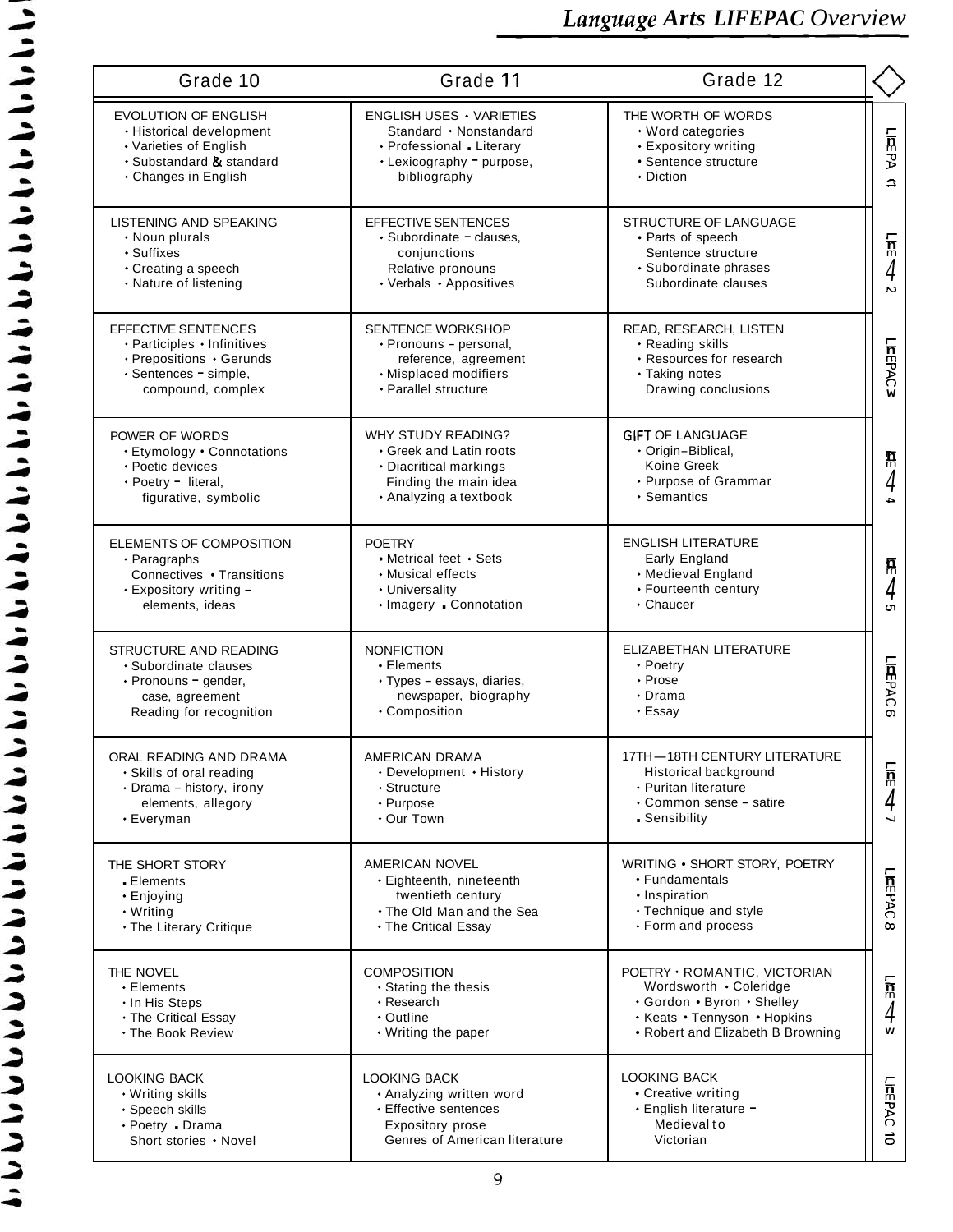# **INSTRUCTIONS FOR LANGUAGE ARTS**

The LIFEPAC curriculum from grades two through twelve is structured so that the daily instructional material is written directly into the LIFEPACs. The student is encouraged to read and follow this instructional material in order to develop independent study habits. The teacher should introduce the LIFEPAC to the student, set a required completion schedule, complete teacher checks, be available for questions regarding both content and procedures, administer and grade tests, and develop additional learning activities as desired. Teachers working with several students may schedule their time so that students are assigned to a quiet work activity when it is necessary to spend instructional time with one particular student.

Language arts includes those subjects that develop the students' communication skills. The LIFEPAC approach to combining reading, spelling, penmanship, composition, grammar, speech and literature in a single unit allows the teacher to integrate the study of these various language arts subject areas. The variety and scope of the curriculum may make it difficult for students to complete the required material within the suggested daily scheduled time of forty-five minutes. Spelling, book reports and various forms of composition may need to be completed during the afternoon enrichment period.

Cursive handwriting is introduced in the second grade LIFEPAC 208 with regular practice following in succeeding LIFEPACs. Diacritical markings are defined in the third grade LIFEPAC 304. A pronunciation key including diacritical markings is provided after the vocabulary word lists in all subjects beginning with LIFEPAC 305.

This section of the language arts Teacher's Guide includes the following teacher aids: Book Report Form, Books Read Chart, Suggested and Required Material (supplies), and Additional Learning Activities.

The Book Report Form and the Books Read Chart may be duplicated for individual student use.

The Index of Concepts is a quick reference guide for the teacher who may be looking for a rule or explanation that applies to a particular concept. It does not identify each use of the concept in the various LIFEPACs. The concepts change by grade level with the emphasis on phonics and reading skills changing to spelling and grammar for the older students.

The materials section refers only to LIFEPAC materials and does not include materials which may be needed for the additional learning activities. Additional learning activities provide a change from the daily school routine, encourage the student's interest in learning and may be used as a reward for good study habits.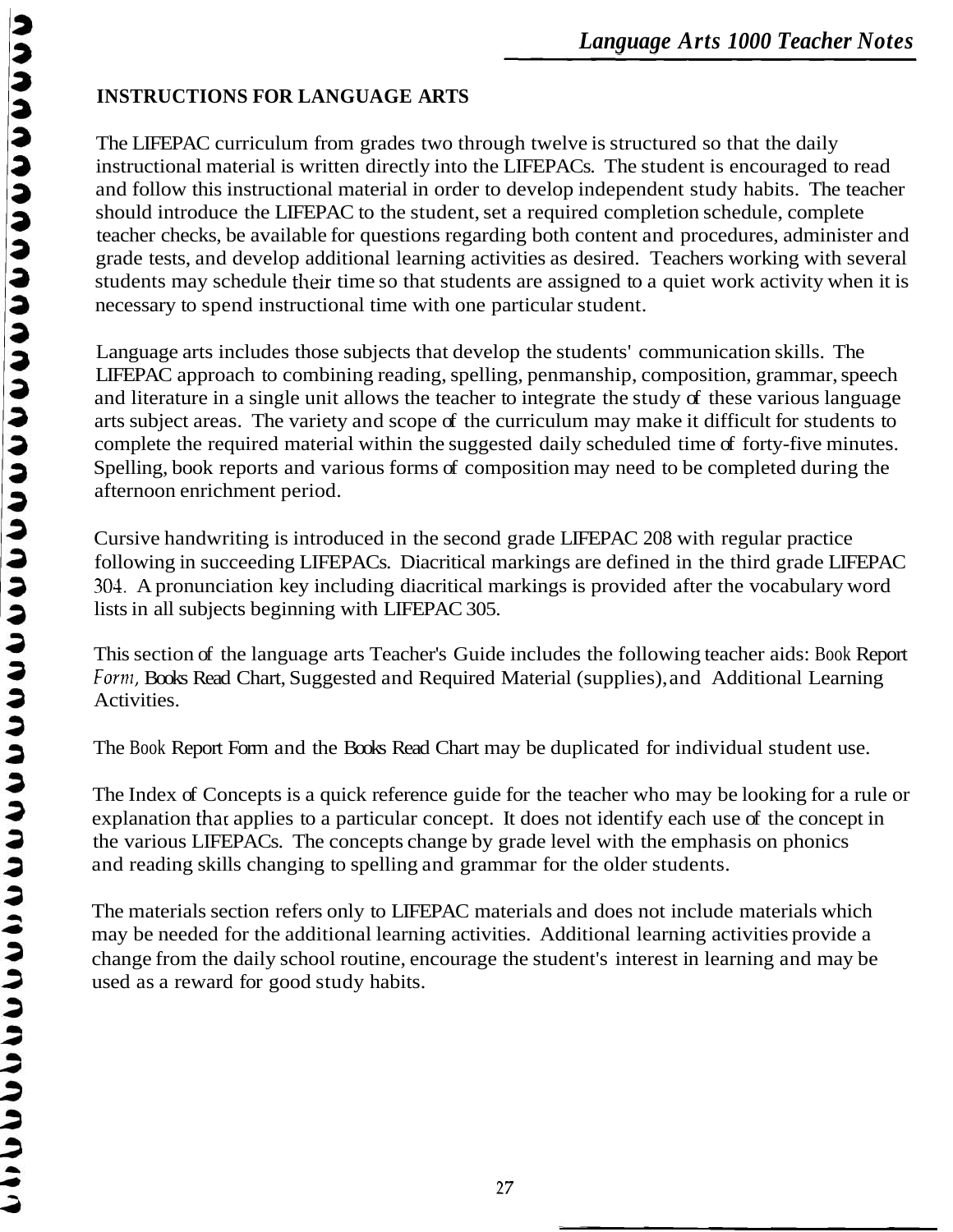#### **Materials Needed for LIFEPAC**

Required: Suggested: dictionary Bible, King James Version

## **ADDITIONAL LEARNING ACTIVITIES**

#### **Section I Some Aspects of the Novel**

- 1. Have students list novels that deal with social problems by presenting several approaches to those problems.
- 2. Have students list their preparations for coming to school that day. Then ask them if those details would be interesting or purposeful in a novel.
- **3.** Have each student write on a slip of paper what he thinks would be a suitable subject for a novel. Then select five at random, and read and discuss them in class (without using names). Discuss whether or not an examination of the subjects might be dealt with in a novel, and whether or not the subjects are interesting.
- 4. Divide the class into groups and assign each group a novelist from the following list: Samuel Richardson, Henry Fielding, Charlotte Bronte, Jane Austen, William Thackeray, and Charles Dickens. Have each group research and report on the author's life, a list of his works, techniques used and subject dealt with in his works, and the influence of his life on his works. Have teams compare authors; ask them how Thackeray is unlike Dickens or how Bronte is unlike Austen, and so forth.
- 5. Have individual students research and report of authors listed above using a good encyclopedia.

### **Section I1 In** His *Steps*

- 1. Give examples of incidents which could happen in daily living, yet would be too illogical for a novel plot.
- 2. What would happen to characters in a novel if the author stressed plot over characters?
- **3.** Give an example of a character with a well rounded personality.
- 4. Divide the class into three groups, assigning one of the three types of characterization (on pages 20 and 21 of LIFEPAC 1009) to each group. Have each group find at least two examples of the type of characterization assigned.
- 5. Have the students read and report on a book by either Jane Austen or Charles Dickens. Have them emphasize Austen's character development or Dickens' integration of plot. The report should be 1-2 pages.

## **Section I1 The Critical Essay: The Book Review**

- 1. Invite a book reviewer to present a talk to the class about reviewing books or to review a particular book. Many church women's groups prepare book reviews for their members and would be happy to talk to the class.
- 2. Let each group choose a book to discuss that they have read recently. They should include in this panel discussion all the elements of a book review.
- **3.** Avid readers may want to prepare written book reviews to be collected for class use.
- 4. Less confident readers might benefit from preparing and presenting a book review for a lower grade. Many high school students enjoy working with younger students. Each age group can benefit from the experience.
- 5. Artistic students may prefer to design a book cover or illustrations for a book, detailing certain important facts about the book. This activity should be a book review in picture form. The art work may be exhibited for the class' or school's enjoyment.